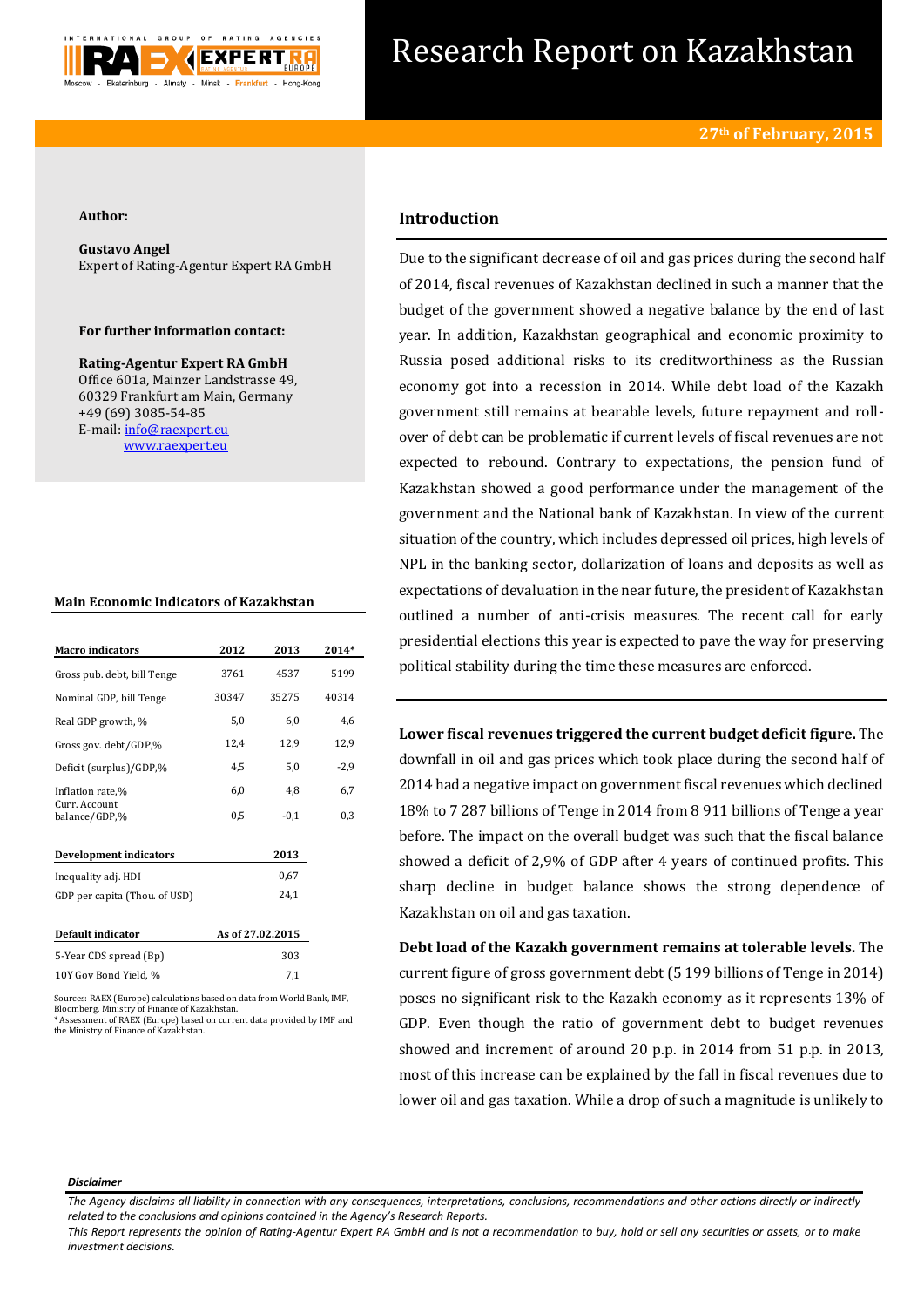





Source: RAEX (Europe) calculations based on data from National Bank of Kazakhstan





Source: RAEX (Europe) calculations based on data from The Financial Supervision of the National Bank of Kazakhstan

be observed in following years, revenues are not expect to recover in the near future.

**Drop in oil prices and current devaluation of the Russian Ruble pose additional risks to Tenge devaluation.** Every time there was an external shock connected to international prices of oil and gas, the National Bank of Kazakhstan was forced to make adjustments to the exchange rate of Tenge against USD. An example of this is depicted by the sharp devaluation of Tenge against USD following the decline in oil prices in late 2008. While oil and gas prices declined in a pronounced manner and the Ruble depreciated tremendously during 2014, the Tenge did not react to such a context. After the Tenge devalued by more than 19% in February 2014 following the announcement of the FED's quantitative easing tapering, its exchange rate against the USD remained almost flat during the whole year (see graph 1). With today's oil price, Kazakhstan is likely to have difficulties balancing its fiscal budget and at some point a new devaluation of the Tenge will be needed. Individuals and corporate savers, while trying to hedge by converting their Tenge savings into USD, introduce additional risks of making the Tenge devaluation a self-fulfilling prophecy1.

**After nationalization and unification, Kazakh pension system showed a sound performance.** When the president of Kazakhstan announced the unification of the pension system under the Integrated Accumulative Pension Fund (IAPF) in early 2013, the general public was concerned about the skills of the government and the National Bank of Kazakhstan to manage the funds. The 2014 transfers of Kazakhstanis to the IAPF, which totaled 632 billion of Tenge and represented 12% more than in 2013, were financed by higher contributions from the working population and increased the discontent and concern of people in the performance of the fund. Against many forecasts, the pension fund of Kazakhstan showed a slight improvement in its first full year since the government took control over its funds. In 2014, the IAPF showed a ROA of 22% which represents an increase of 2% compared with 2013 (see graph 2). Additionally, the investment portfolio of the fund increased by 20% in 2014, reaching a total amount of 4 346 billions of Tenge by the end of the year. It is important to mention that more than 50% of the loan portfolio is comprised by government debt securities which suggest that the pension scheme is used by the government as a financing vehicle. Besides this, the pension system has shown a good performance so far which, apart from the aforementioned indicators, is reflected in the

**.** 

 $1$  Self-fulfilling crisis refers to a situation that [a financial crisis](http://en.wikipedia.org/wiki/Financial_crisis) is not directly caused by the unhealthy economic fundamental conditions or improper government policies, but a consequence of pessimistic expectations of investors. In other words, investors' fear of the crisis makes the crisis inevitable, which justified their initial expectations.

*Disclaimer* 

*The Agency disclaims all liability in connection with any consequences, interpretations, conclusions, recommendations and other actions directly or indirectly related to the conclusions and opinions contained in the Agency's Research Reports.*

*This Report represents the opinion of Rating-Agentur Expert RA GmbH and is not a recommendation to buy, hold or sell any securities or assets, or to make investment decisions.*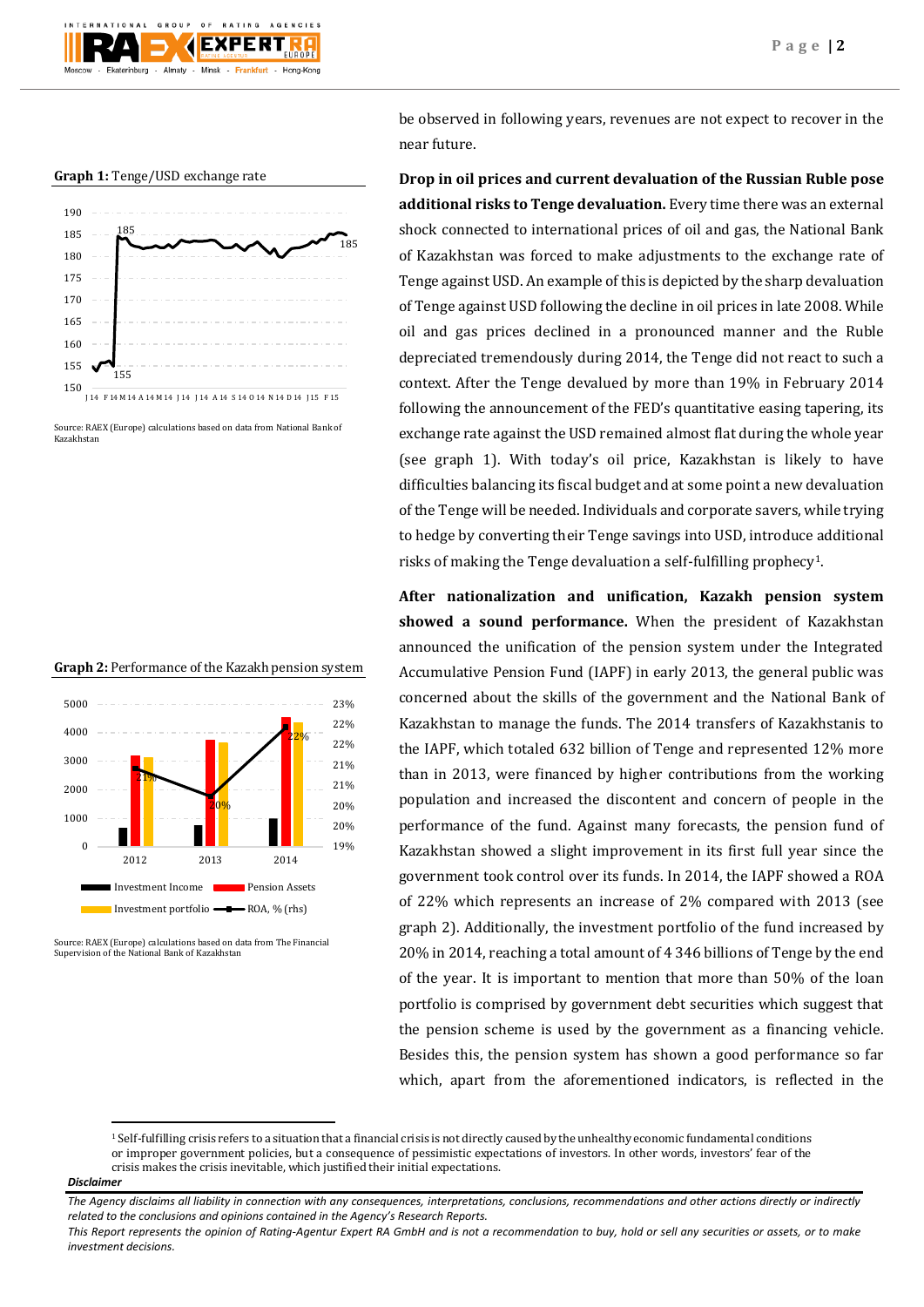

## **Graph 3:** NPL (% of total loans)



Source: RAEX (Europe) calculations based on data from World Bank

### **Graph 4:** ROA of Kazakh Banking Sector



Source: RAEX (Europe) calculations based on data from The Financial Supervision of the National Bank of Kazakhstan

positive net investment income which increased by 50% during the period 2012-2014.

**Nursultan Nazarbayev called for early election to ensure political stability while anti-crisis measures are enforced.** Kazakhstan's president, Nursultan Nazarbayev, announced that early presidential elections will take place on April 26, 2015. The announcement follows a February 14 request by the Assembly of the People of Kazakhstan, to hold elections two years before Nazarbayev's current term finishes. The idea behind this early elections is to ensure political stability during the period of execution of the anti-crisis programme announced by the Nursultan Nazarbayev. Among other measures, the anti-crisis programme considers expenses reduction of Samruk Kazyna (Kazakhstan National Wealth Fund) including a drop in administrative costs by 20% and investment costs by 18%. These measures were considered after latest statistics about the industrial activity were released earlier this year. Kazakhstan has been hit by plummeted world oil prices and by the current economic crisis in Russia, a close and major trade partner. Kazakhstan's oil output fell by 1,2% in 2014 and is forecasted to decline even further this year, while the offshore Kashang oilfield (one of the country's largest) is not expected to restart production before the end of 2016. Additionally, the country's industrial output is expected to fall by 0,3% while the growth rate of gross domestic product is forecasted to slow to 1,5% this year.

**Banking sector of Kazakhstan showed a poor performance during 2014 as share of NPL remains high.** From an economic perspective, high levels of bank loans dollarization pose a significant risk to loan holders in terms of currency devaluation. The fact that the Kazakh economy has shown sharp devaluations in the past, proves that it is a harsh place to hold a loan denominated in foreign currency. After the sharp devaluation of 25% that Tenge suffered in February 2009, the level of NPL jumped to 19% (from 7% a year before) and remained around that figure over the last 6 years (see graph 3). As a result, ROA of Kazakh Banking Sector has been declining, reflecting both low earnings and higher loan-loss charges (see graph 4). In order to tackle the problem, on February 2015 the governor of the National Bank of Kazakhstan (NBK), Kairat Kelimbetov, announced a number of NPL measures which have to be fulfilled by banks until 2016. In that sense, Banks will be required to reduce NPL ratios in two stages to 15% by the end of 2015 and to 10% by the end of 2016. Licenses from Banks which are not able to comply with such requirements until 2016 will be potentially withdrew.

#### *Disclaimer*

*The Agency disclaims all liability in connection with any consequences, interpretations, conclusions, recommendations and other actions directly or indirectly related to the conclusions and opinions contained in the Agency's Research Reports.*

*This Report represents the opinion of Rating-Agentur Expert RA GmbH and is not a recommendation to buy, hold or sell any securities or assets, or to make investment decisions.*